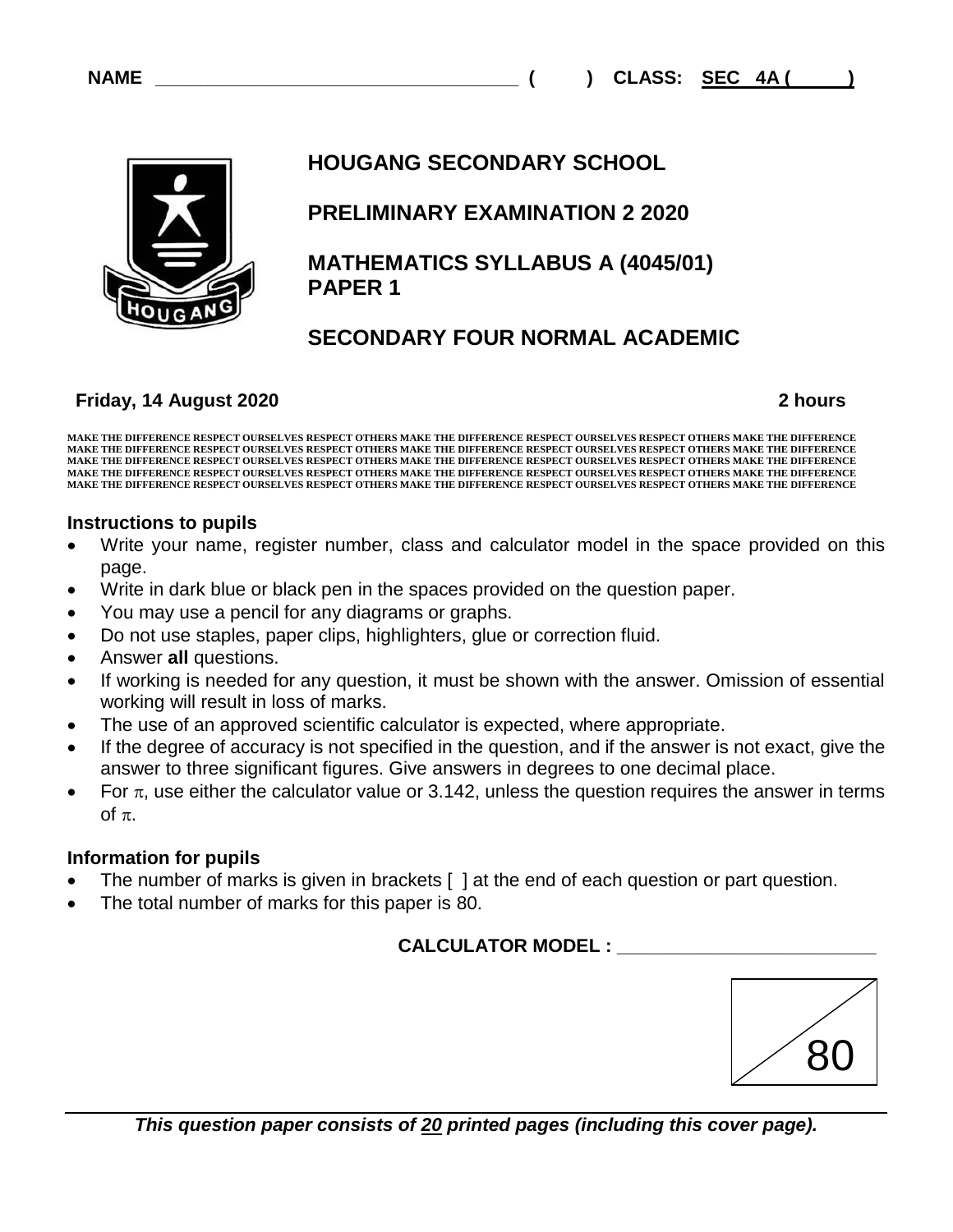*Compound Interest*

Total amount = 
$$
P\left(1 + \frac{r}{100}\right)^n
$$

*Mensuration* 

Curved surface area of a cone  $= \pi r l$ 

Surface area of a sphere = 
$$
4\pi r^2
$$

Volume of a cone = 
$$
\frac{1}{3}\pi r^2 h
$$

Volume of a sphere = 
$$
\frac{4}{3}\pi r^3
$$

Area of triangle 
$$
ABC = \frac{1}{2}ab \sin C
$$

Arc length =  $r\theta$ , where  $\theta$  is in radians

Sector area =  $\frac{1}{x}r^2\theta$ , where  $\theta$  is in radians 2  $\frac{1}{2}r^2\theta$ , where  $\theta$ 

*Trigonometry*

$$
\frac{a}{\sin A} = \frac{b}{\sin B} = \frac{c}{\sin C}
$$

$$
a^2 = b^2 + c^2 - 2bc \cos A
$$

*Statistics*

Mean = 
$$
\frac{\sum fx}{\sum f}
$$
  
Standard deviation = 
$$
\sqrt{\frac{\sum fx^2}{\sum f} - (\frac{\sum fx}{\sum f})^2}
$$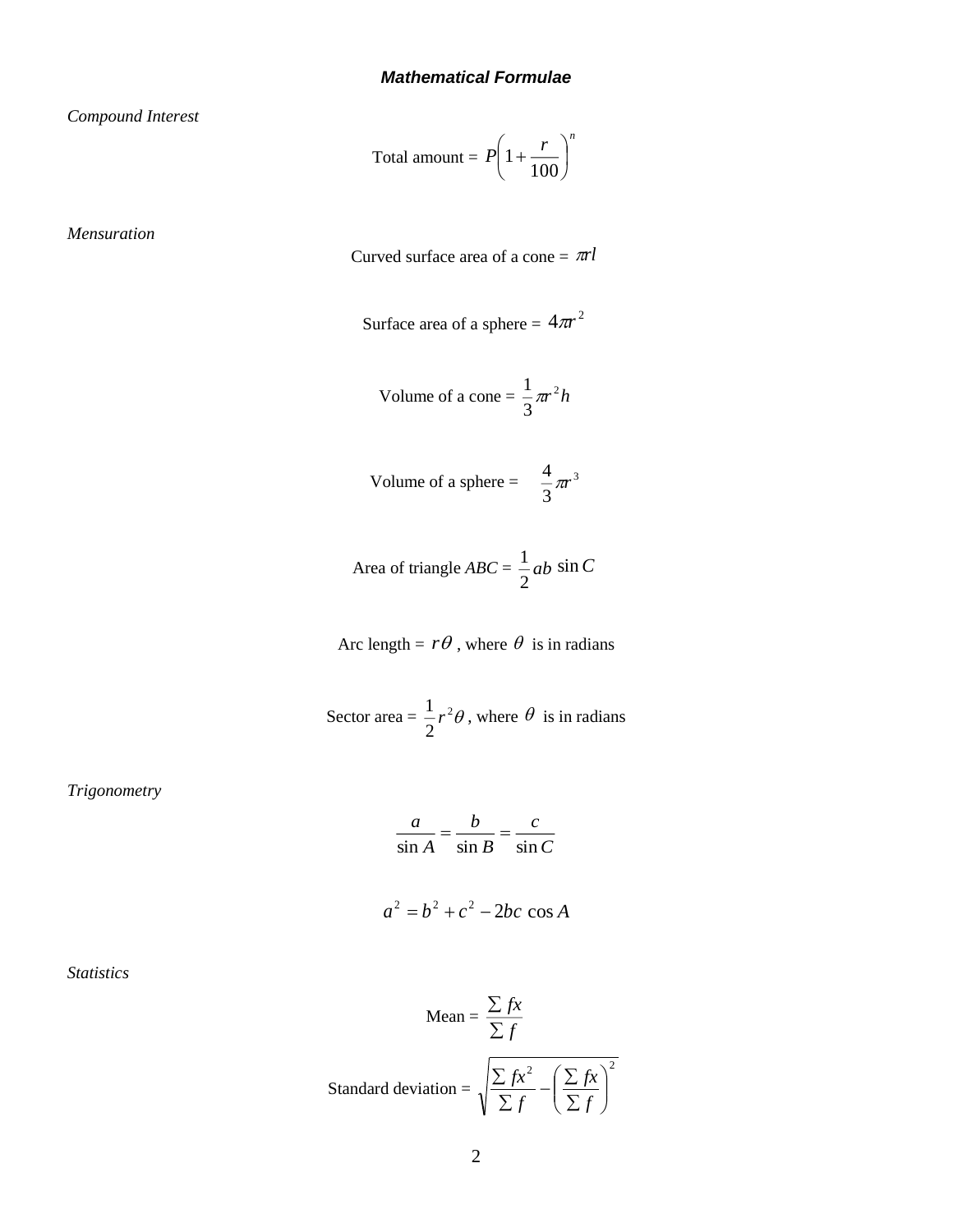1(a) Express 
$$
1\frac{4}{5}
$$
 as a percentage.

*Answer* …………………….% [1]

(b) Express 0.000032 in standard form.

*Answer* ……………………….[1]

2 The table below shows part of the tax rate for the Year of Assessment 2019.

| Chargeable Income               | Income Tax Rate $(\%)$ | Gross Tax Payable (\$) |
|---------------------------------|------------------------|------------------------|
| First \$20 000<br>Next \$10 000 |                        | <b>200</b>             |
| First \$30 000<br>Next \$10 000 | 3.50                   | <b>200</b><br>350      |

How much is the income tax payable if the chargeable income is \$38 000 for the year 2019?

*Answer* \$ …………………….[2]

3 On this number line, the numbers are placed at an equal interval of *x* apart.



Find the value of *x* and *y*.

*Answer x* = …………………. *y* = …………………..[2]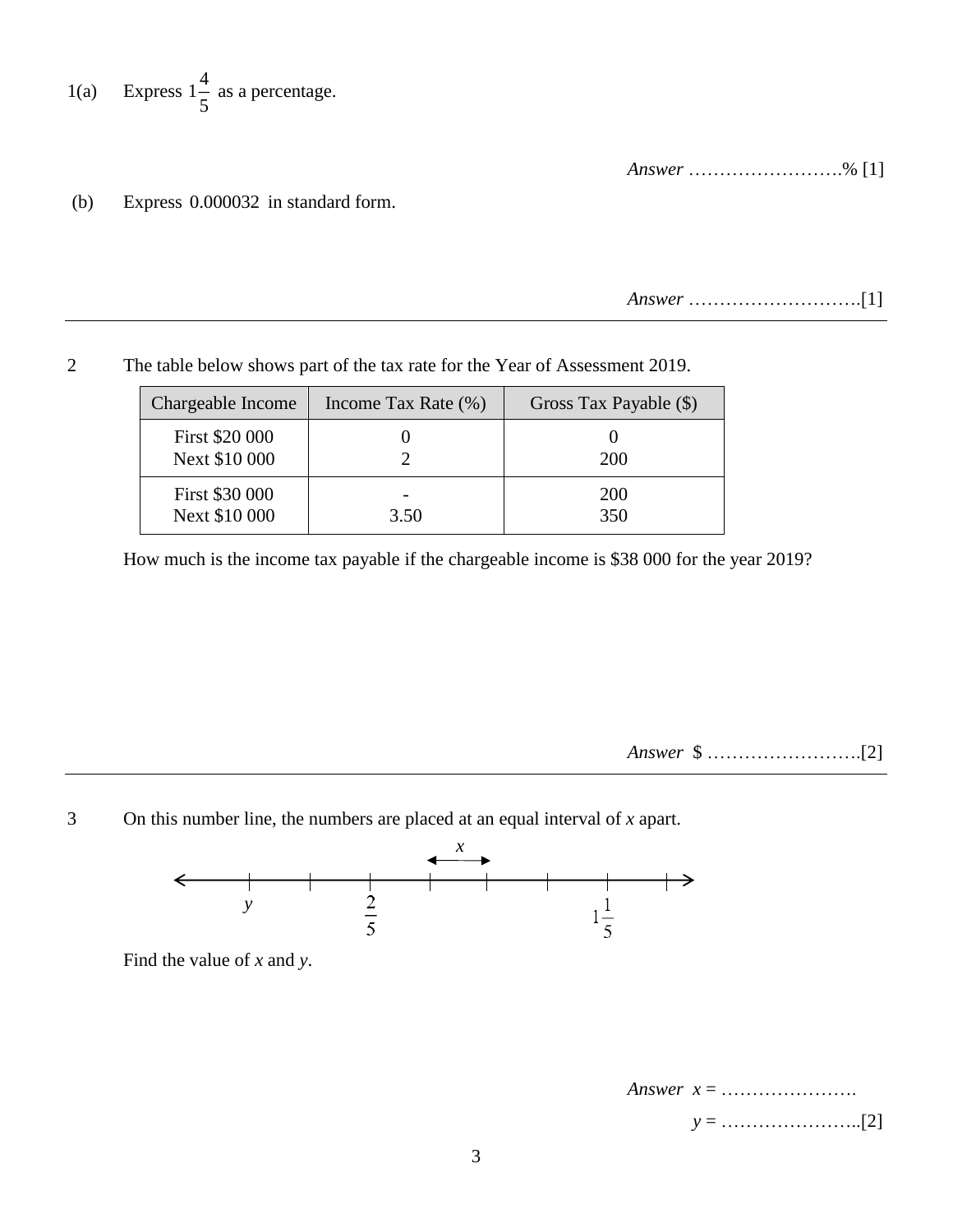4(a) Solve the inequality  $-2x > 7$ .

*Answer*………………………[1]

(b) Hence, find the largest integer that satisfies  $-2x > 7$ .

*Answer* ………………………[1]

5 *AFD*, *EFB* and *BCD* are straight lines. *AB* is parallel to *FC* and *ED*.



Given that  $\angle BAF = 46^{\circ}$  and  $\angle EFD = 59^{\circ}$ , calculate the value of *w*, stating your reasons clearly.

*Answer w* = ………………….[2]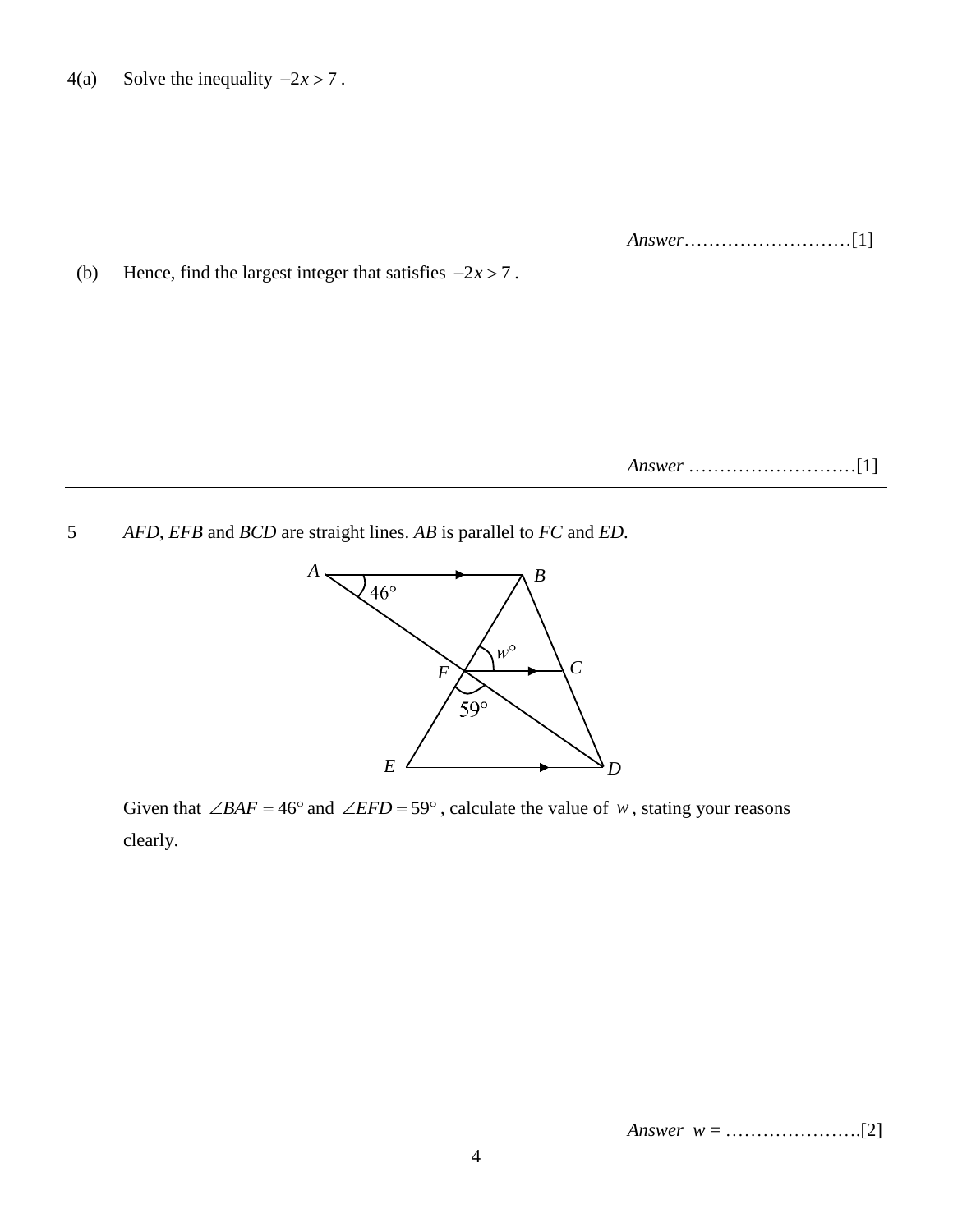6 *m* is directly proportional to the square of *n*.

When  $m = 56$ ,  $n = 4$ .

Find the value of *m* when  $n = 12$ .

*Answer m* = ………………….[2]

7 Write down the value of *p* if

$$
\text{(a)} \qquad \frac{a^5 \times a^6}{a^{-3}} = a^p
$$

*Answer p* = …………………..[1]

(b) 
$$
\sqrt[5]{a^3} = a^p
$$

*Answer p* = …………………..[1]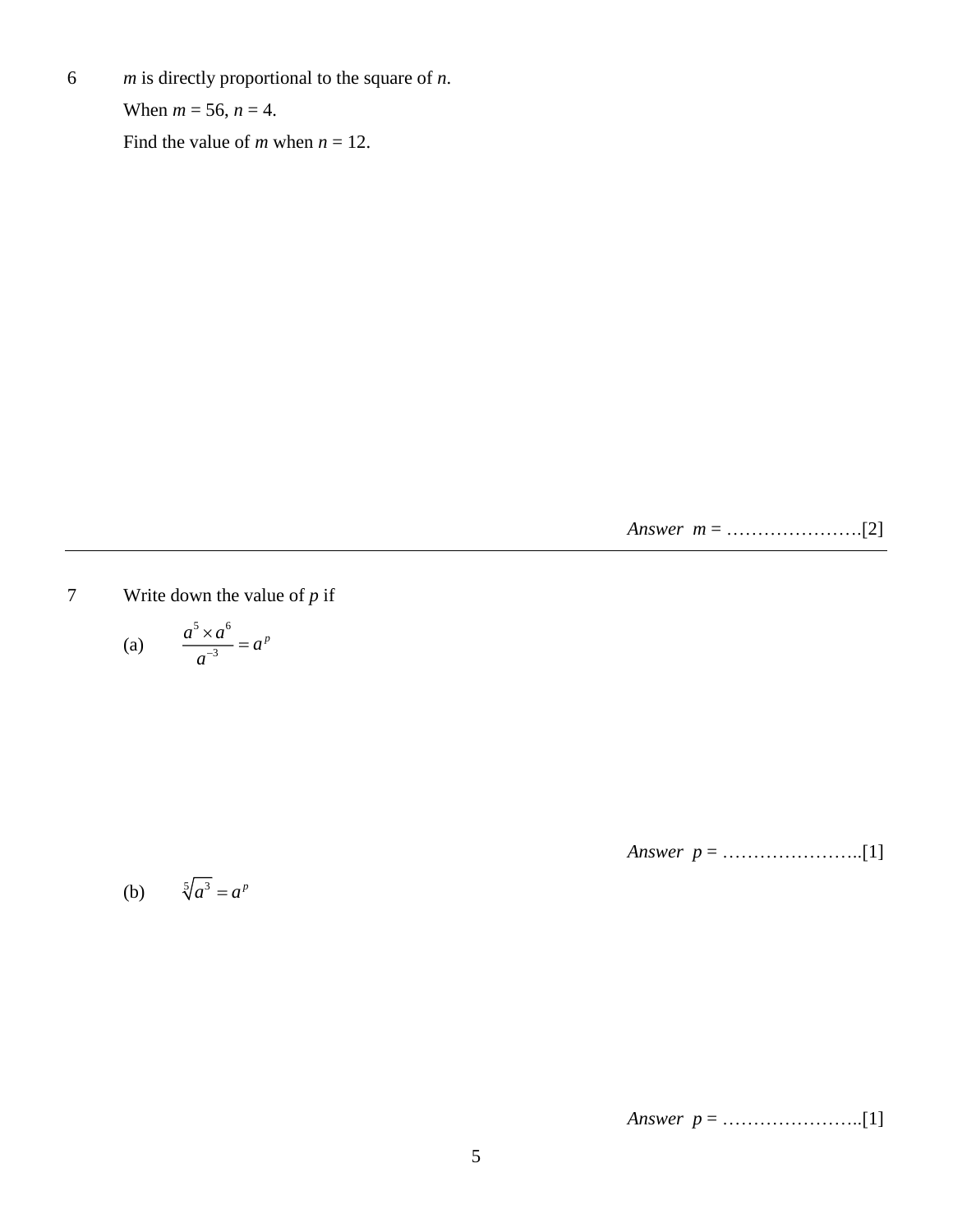

9 The bar chart shows the number of late-comers in ACE secondary school.

## *Huge increase in number of late-comers from Jan to Feb!*



State one aspect of the graph that may be misleading and explain how this may lead to a misinterpretation of the graph. Explain your reasons clearly.

…………………………………………………………………………………………………………. …………………………………………………………………………………………………………. ………………………………………………………………………………………………………..[1]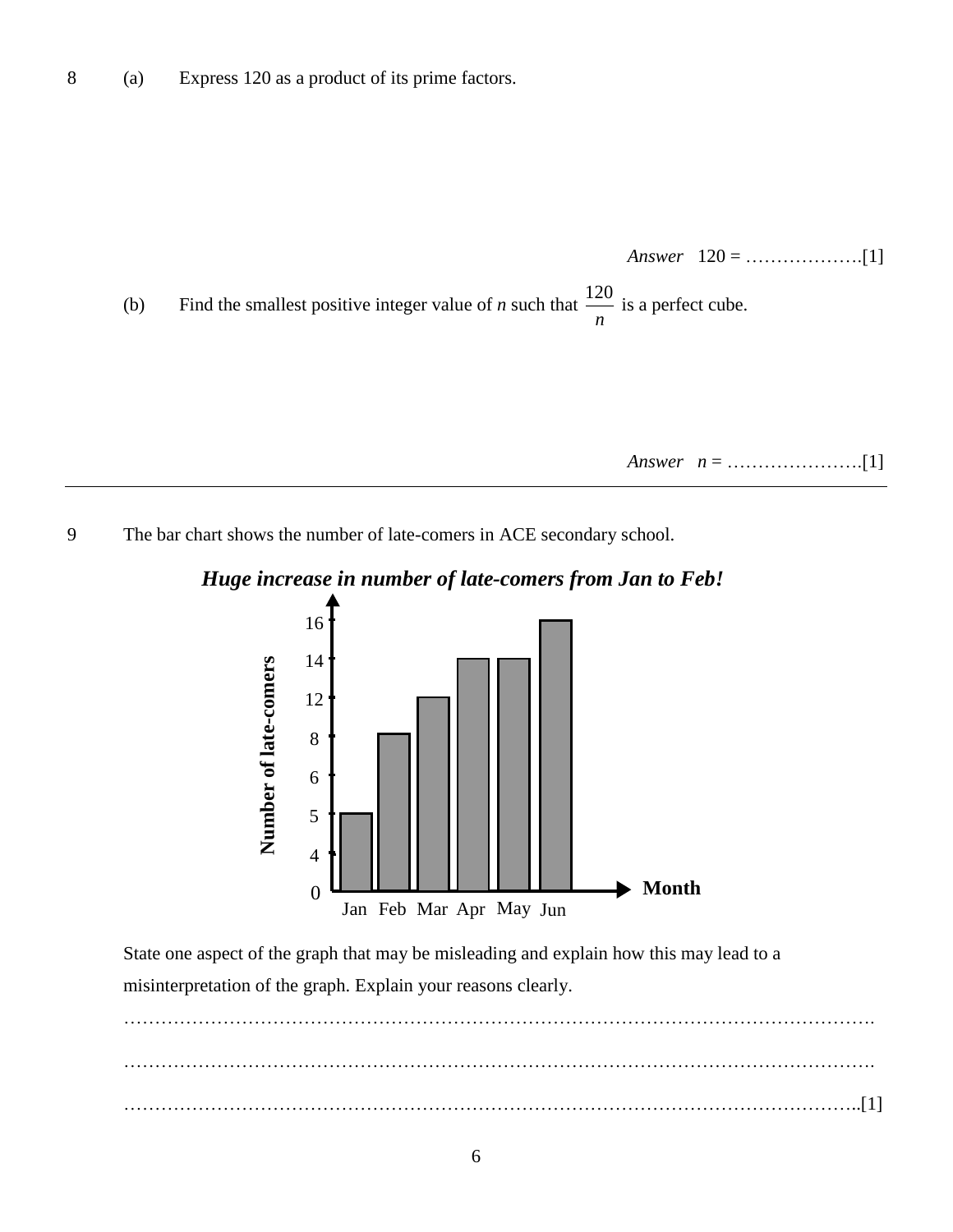10 The scale drawing shows the position of Hougang MRT station and Punggol Park.



(a) Find the actual distance between Hougang MRT station and Punggol Park in km.

*Answer* …………………...km [2]

(b) The area of Punggol park is  $0.8 \text{ km}^2$ . Calculate the area of Punggol park in the map in  $\text{cm}^2$ .

*Answer* …………………..cm<sup>2</sup> [2]

11 A bag consists of letters of the word "*COMPASSIONATE*". Keith picks a letter from the bag. Find the probability that Keith (a) picked a vowel,

*Answer* ……………………….[1]

(b) picked a letter "*A" or "S"*

*Answer* ……………………….[1]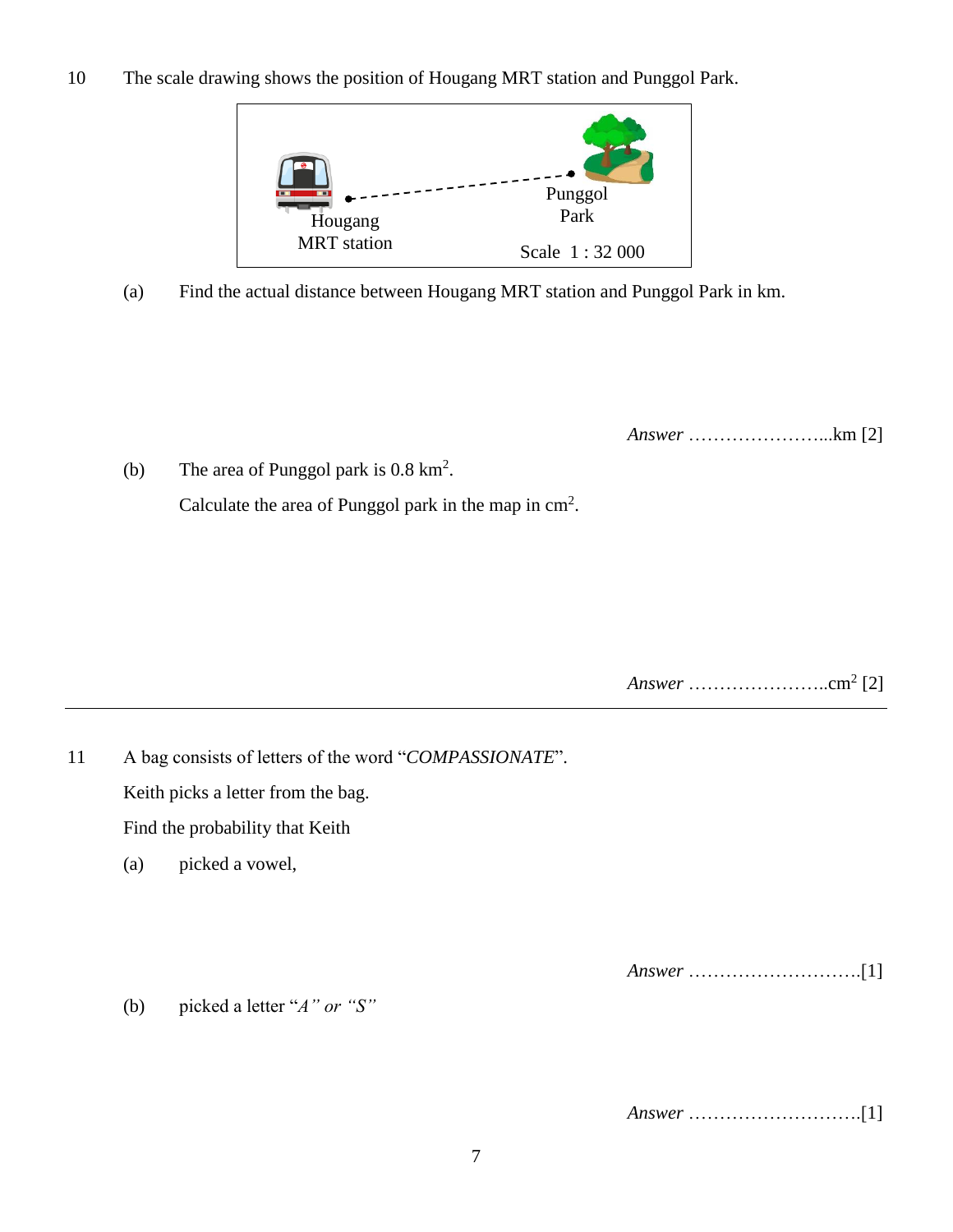#### 12 Quadrilateral *KLMN* is similar to quadrilateral *PQRS*.

 $KN = 6.4$  cm,  $MN = 5.2$  cm,  $RS = 7.8$  cm and  $\angle QRS = 78^{\circ}$ .



### Calculate

(a) the ratio of *LM* : *QR*,

*Answer* ……………………….[1]

(b) *LMN* ,

*Answer* …………………….. [1]

(c) the length of *PS*.

*Answer* …………………...cm [2]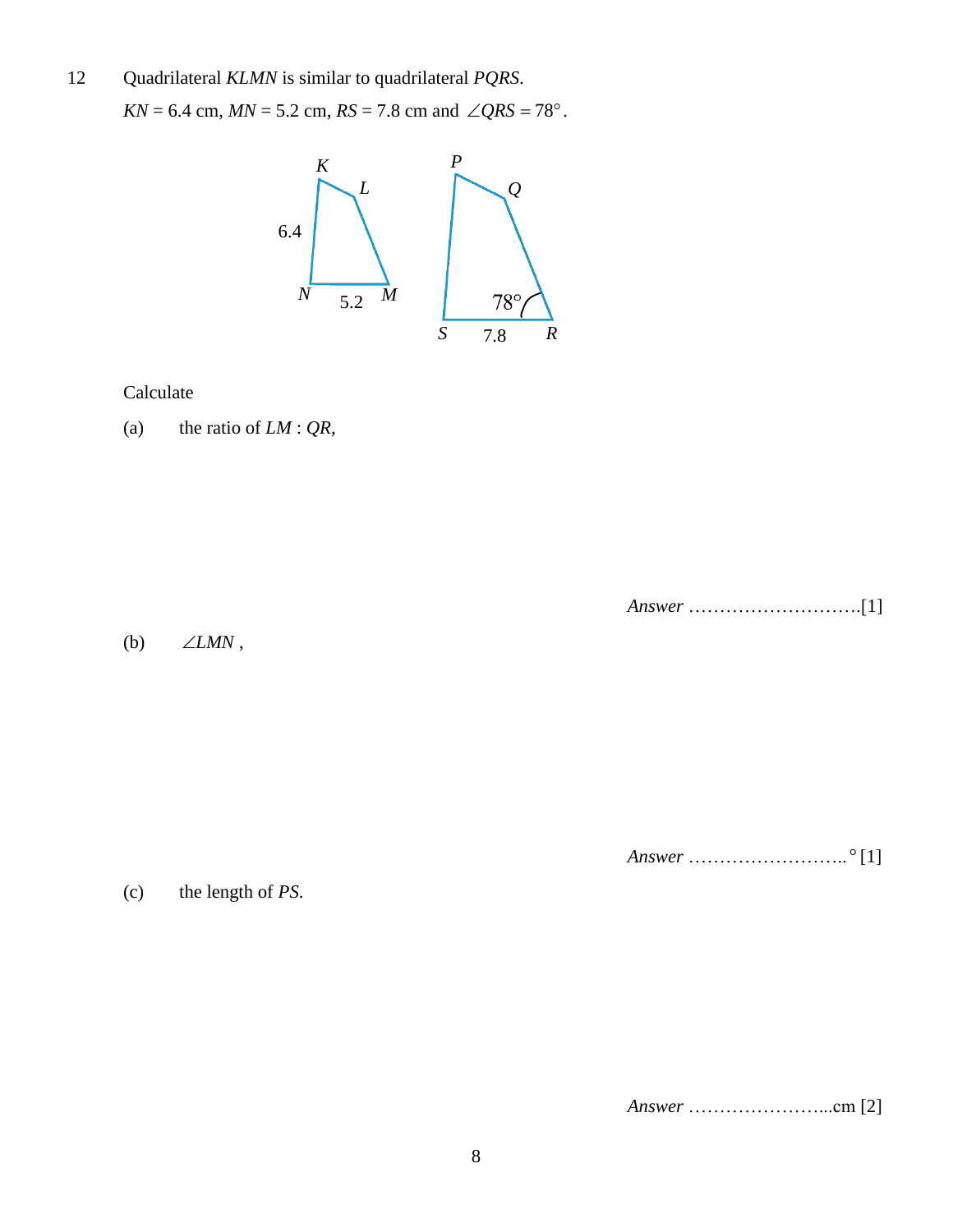- 13 The equation of the line  $l_1$  is  $2y + x = 5$ .
	- (a) Write down the gradient of the line.

*Answer* ……………………….[1]

(b) Write down the coordinates of the point where the line  $l_1$  crosses the *x*-axis.

*Answer* (…….. , ……..) [2]

(c) It is said that another line  $l_2$  which passes through  $(-1, 4)$  and  $(3, 2)$  is parallel to line  $l_1$ . Do you agree? Explain your reasons with workings. [2] *Answer*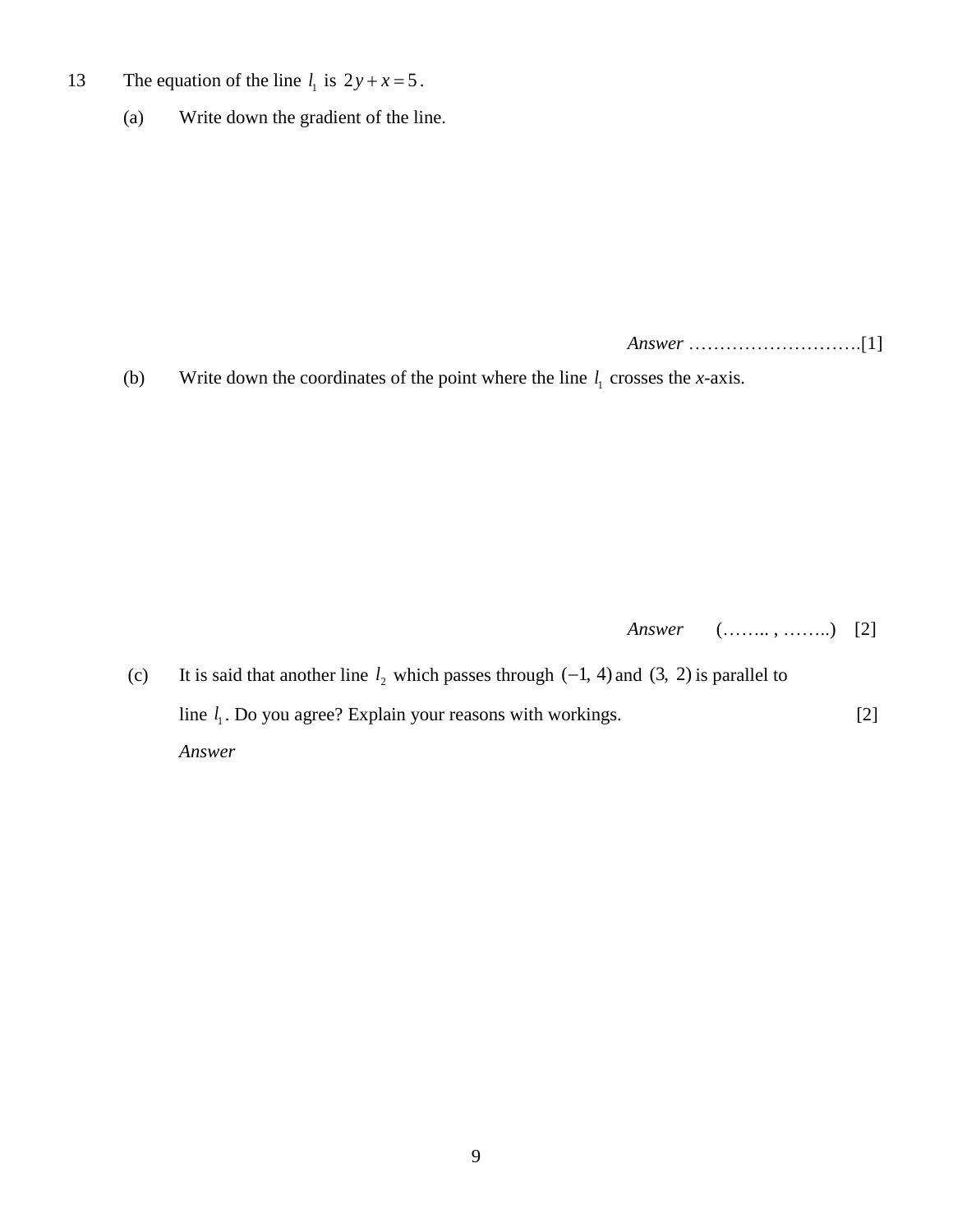14 Solve these simultaneous equations.

$$
5x - y = -15
$$

$$
x + 4y = 18
$$

*Answer x* = …………………..

*y* = …………………[3]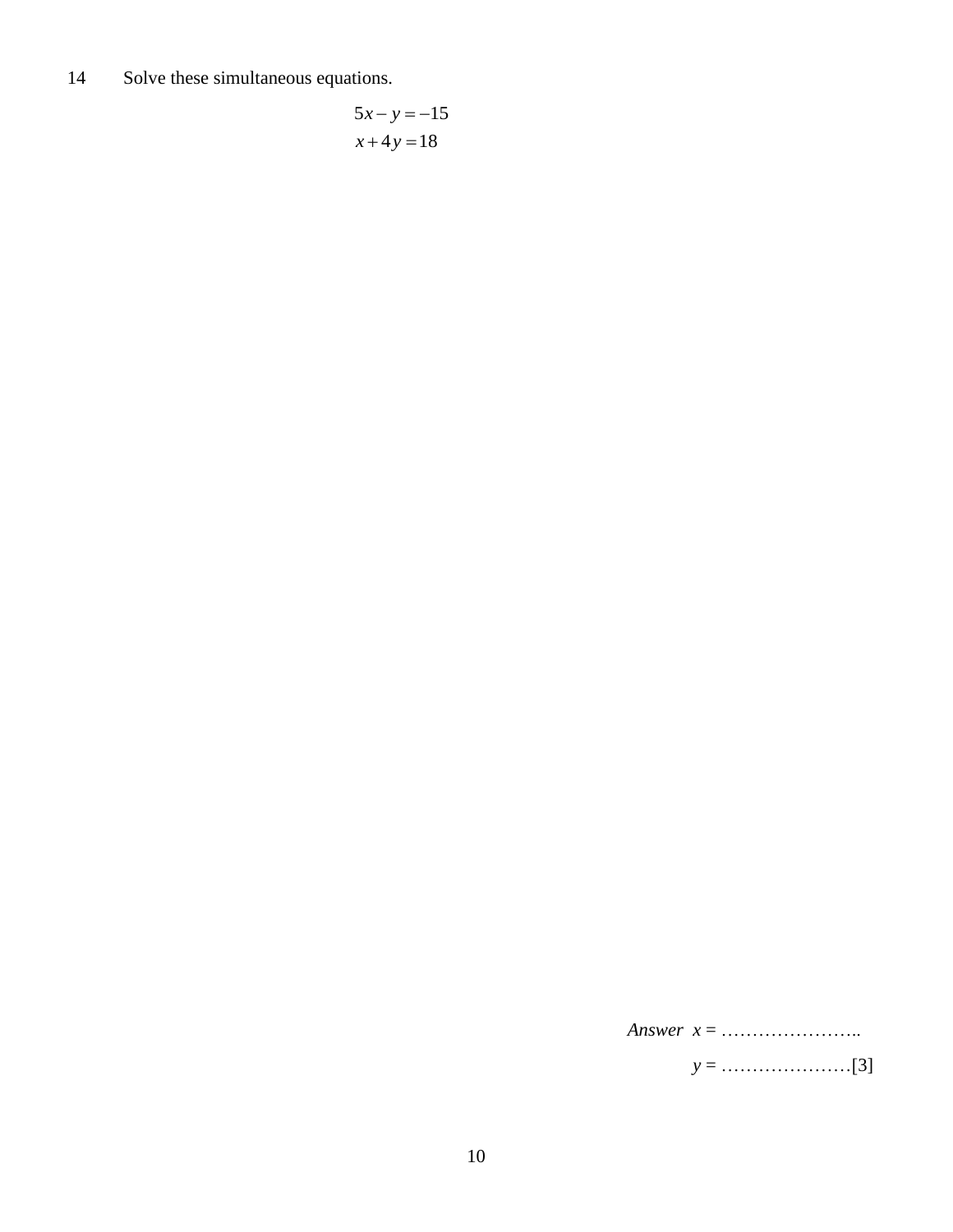15 (a) Find the equation of the line of symmetry of  $y = (x-5)(x+3)$ .

*Answer* ……………………….[2]

(b) Find the coordinates of the minimum or maximum point of  $y = (x-5)(x+3)$ .

*Answer* ( ……., ……..) [1]

16 Express as a single fraction, in its simplest form,  $\frac{1}{2}$ 2 1  $\frac{2}{x^2-9} + \frac{1}{x-3}$ .

.

*Answer* ……………………….[2]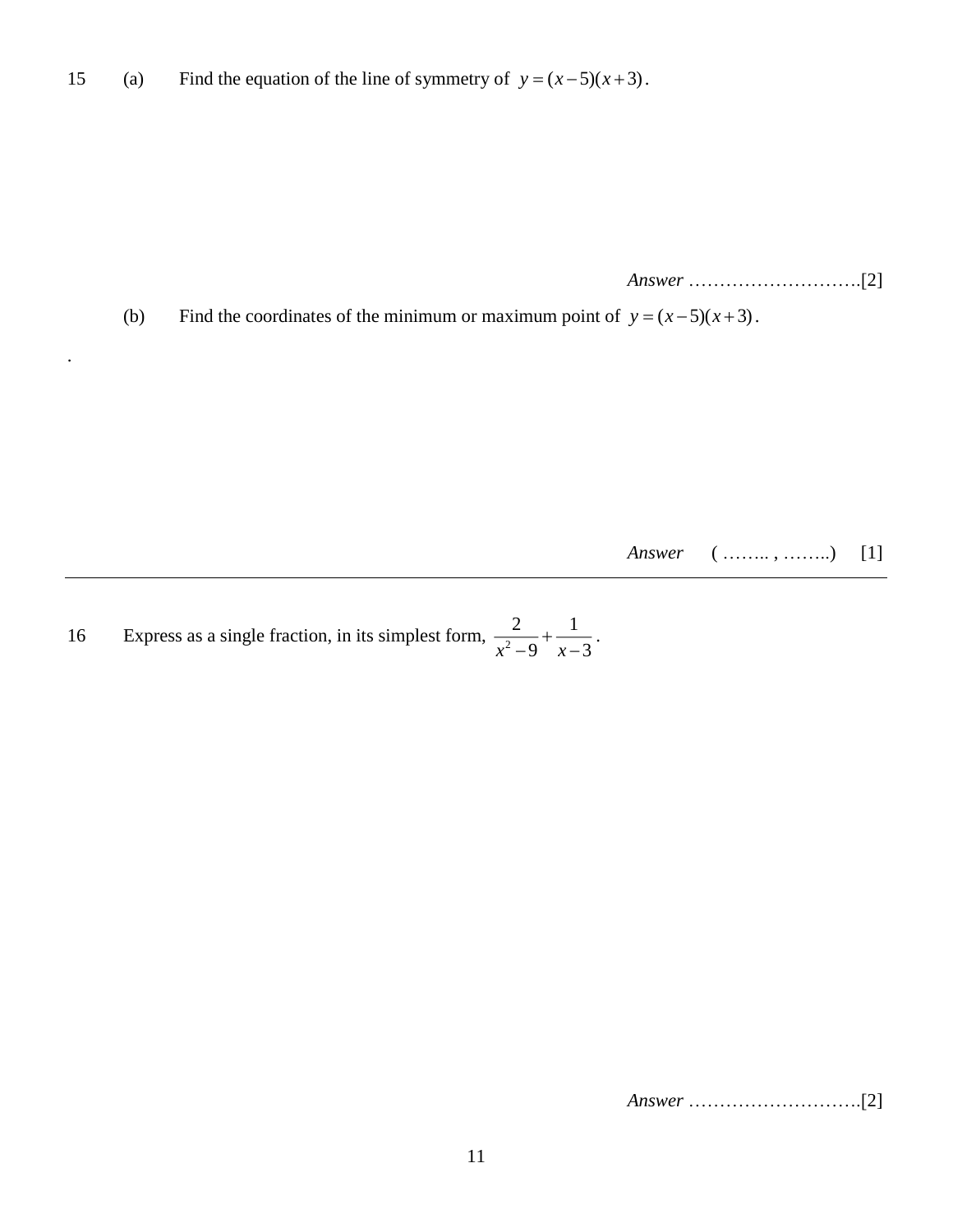17 The diagram shows triangle *GXH* inside a regular octagon. *GC* is a line of symmetry of the regular octagon and  $\angle G X H = 47^\circ$ .



### Calculate the size of

(a)  $\angle AHG$ ,

(b)  $\angle GHX$  . *Answer* ……………………. [2]

*Answer* ……………………. [2]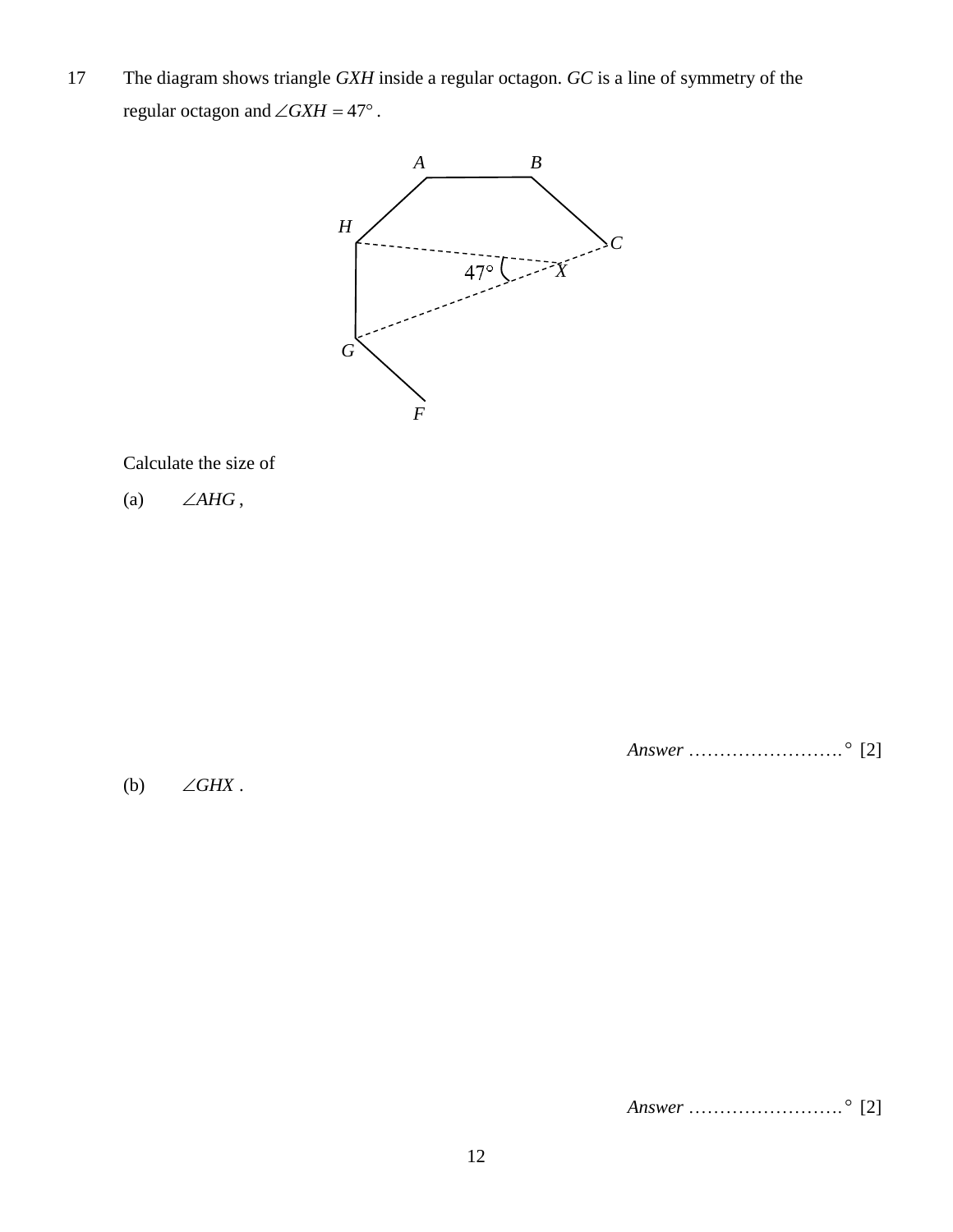18 *XYZ* is a right-angled triangle such that *XY* = 24 cm. *S* is a point on *XZ* such that *XS* = 7 cm and  $SZ = 11$  cm.



- (a) Giving your answers as fraction, find
	- (i) sin*XSY* ,

*Answer* ……………………….[2]

(ii) tan*XYZ* .

*Answer* ……………………….[1]

(b) Calculate *YSZ* .

*Answer* ……………………. [2]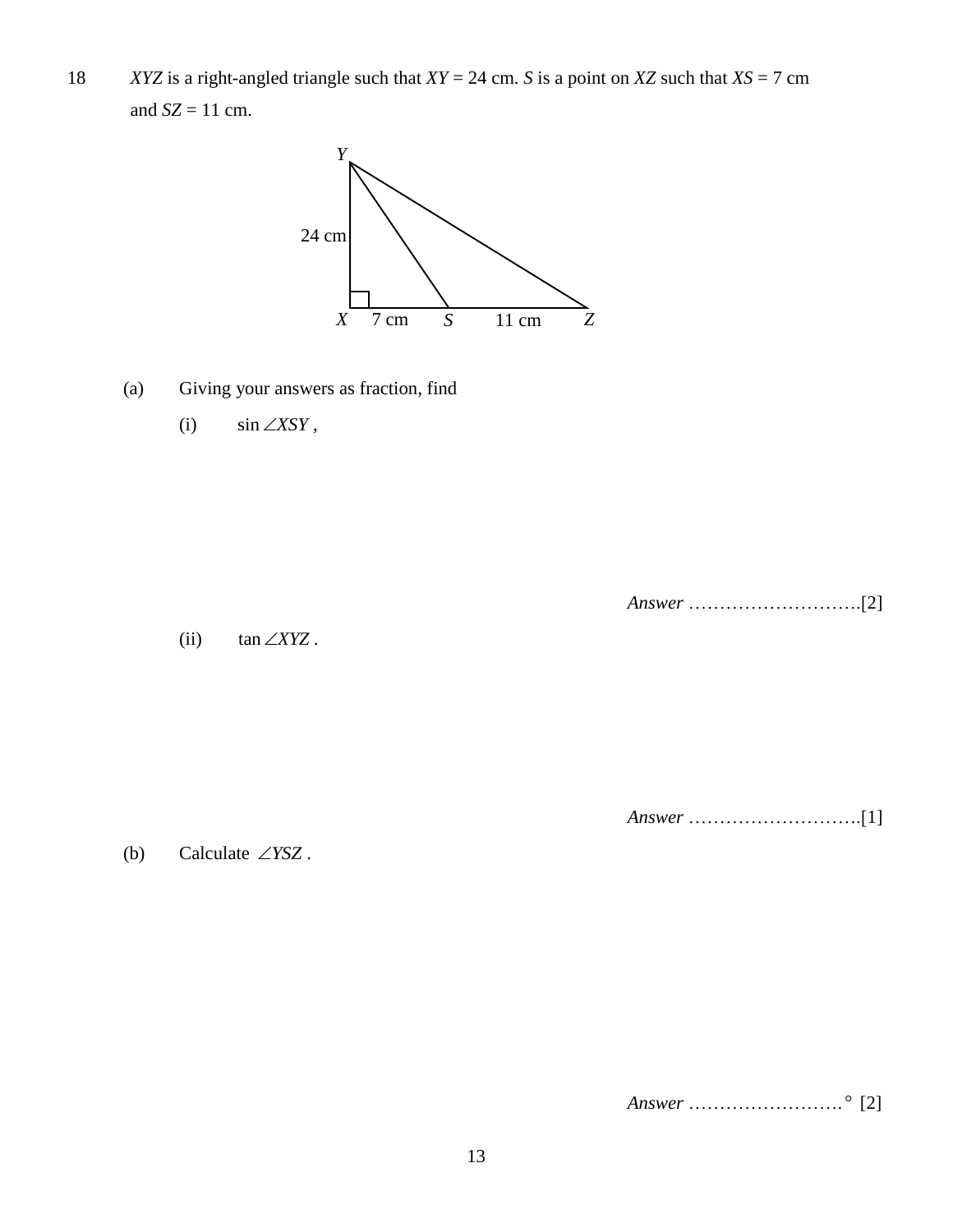19 The survey shows the activities that secondary 3 students have engaged in during school holidays.

The results are represented in the pie chart below.  $\frac{1}{2}$  $\frac{1}{5}$  of secondary 3 students attended enrichment courses during their school holidays. [Pie chart is not drawn to scale]



(a) Show that the value of  $x$  is 48. *Answer* [2]

(b) Given that 80 secondary 3 students spent their time on cooking at home during school holidays, how many secondary 3 students are there in total?

*Answer* ……………...students [2]

(c) In a separate survey, secondary 3 students can list any activities they have engaged in during school holidays. A total of 20 activities were named in the survey. Explain why a pie chart is NOT suitable for representing the data of this survey. …………………………………………………………………………………………………. …………………………………………………………………………………………………. ………………………………………………………………………………………………… ………………………………………………………………………………………..............[1]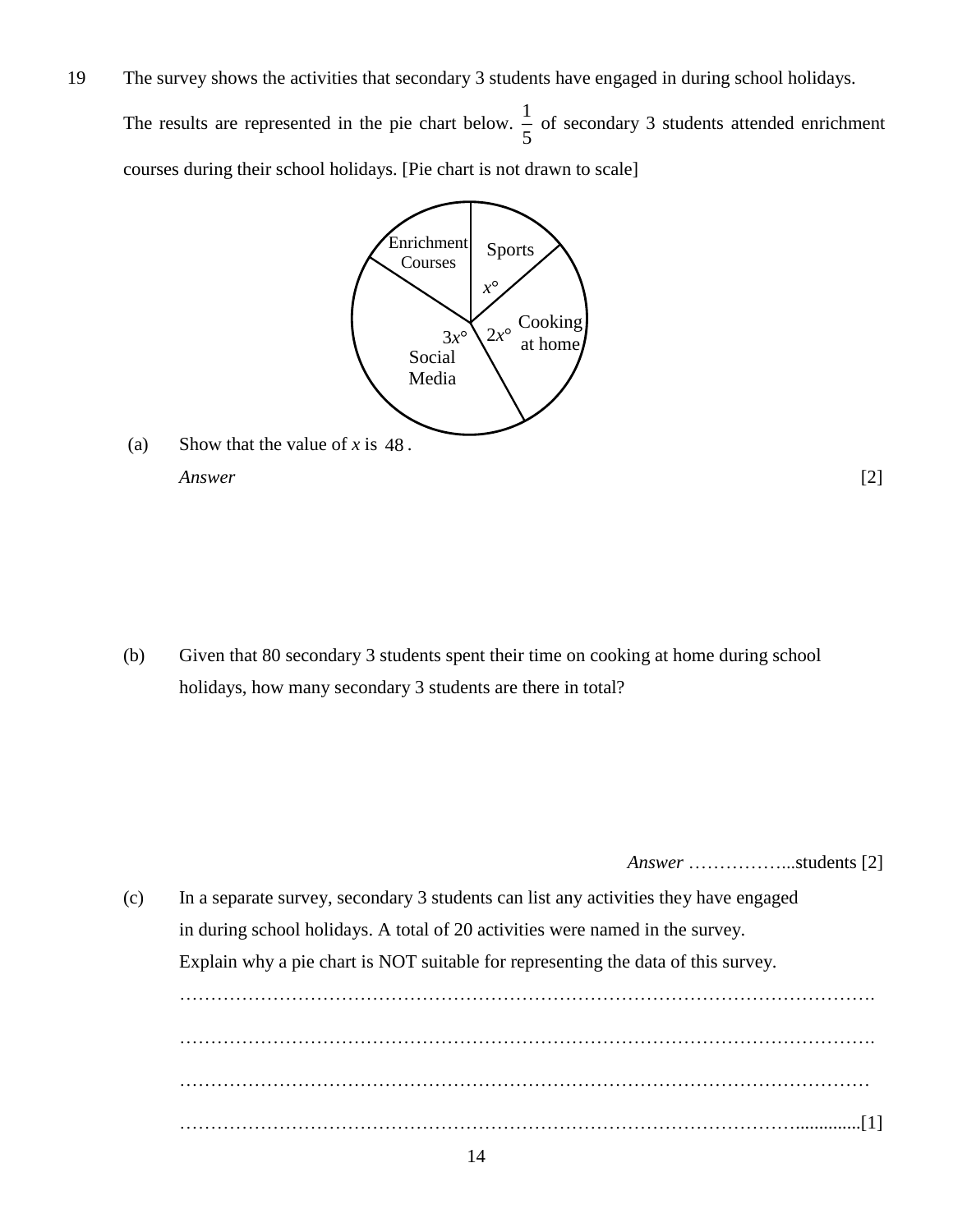20 (a) Express  $x^2 - 8x + 5$  in the form of  $(x+p)^2 + q$ . Find the value of p and q.

*Answer p* = ………………… *q* = ………………… [2]

(b) Hence, solve the equation  $x^2 - 8x + 5 = 0$ , giving your answers to 2 decimal places.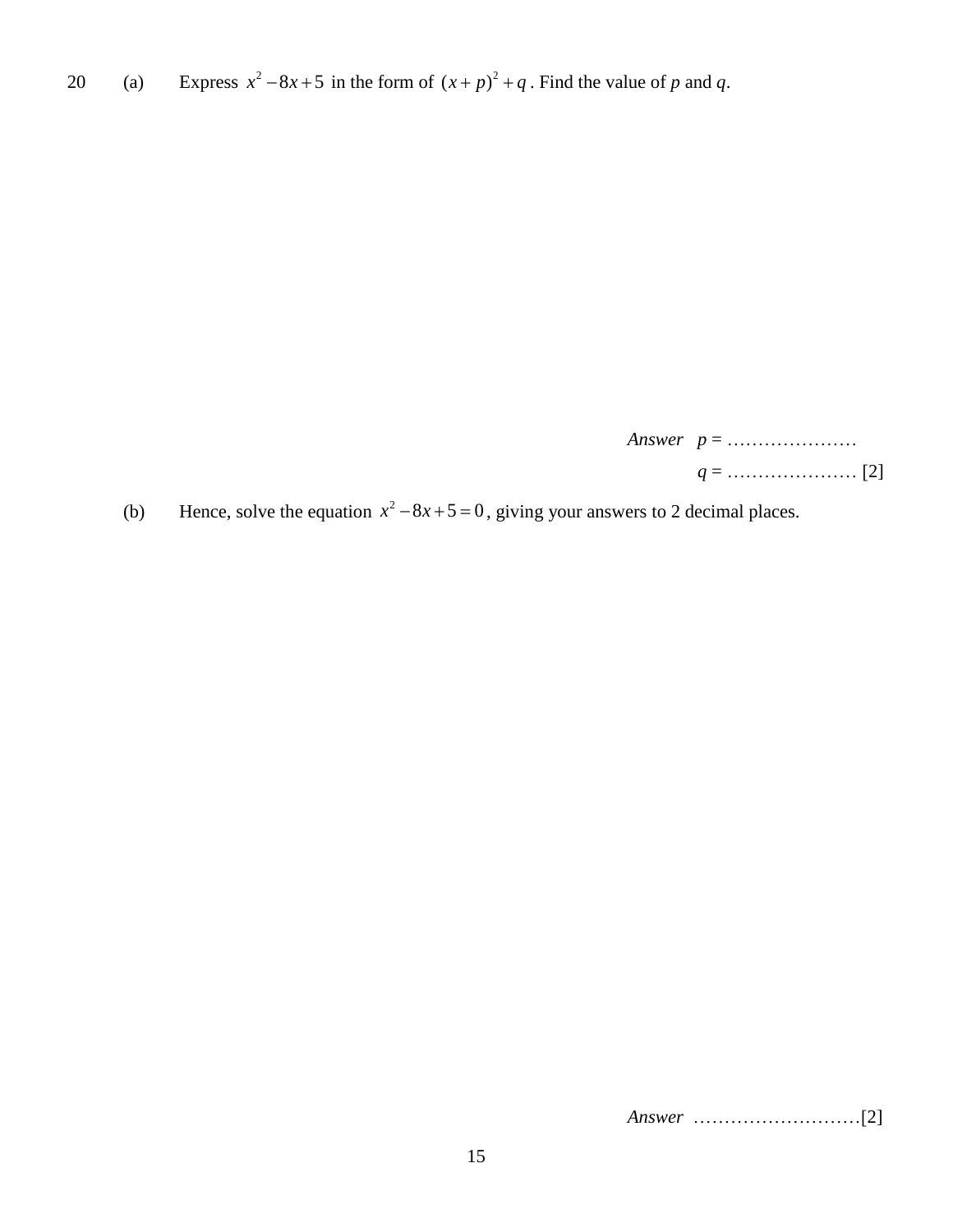- 21 The *n*th term of a sequence is given by the expression  $3n 100$ .
	- (a) Find the  $1<sup>st</sup>$  term of the sequence.

*Answer* ……………………….[1]

(b) Show that  $-55$  is a term in the sequence. [2]

(c) Find the smallest positive number in the sequence.

*Answer* ………………………[1]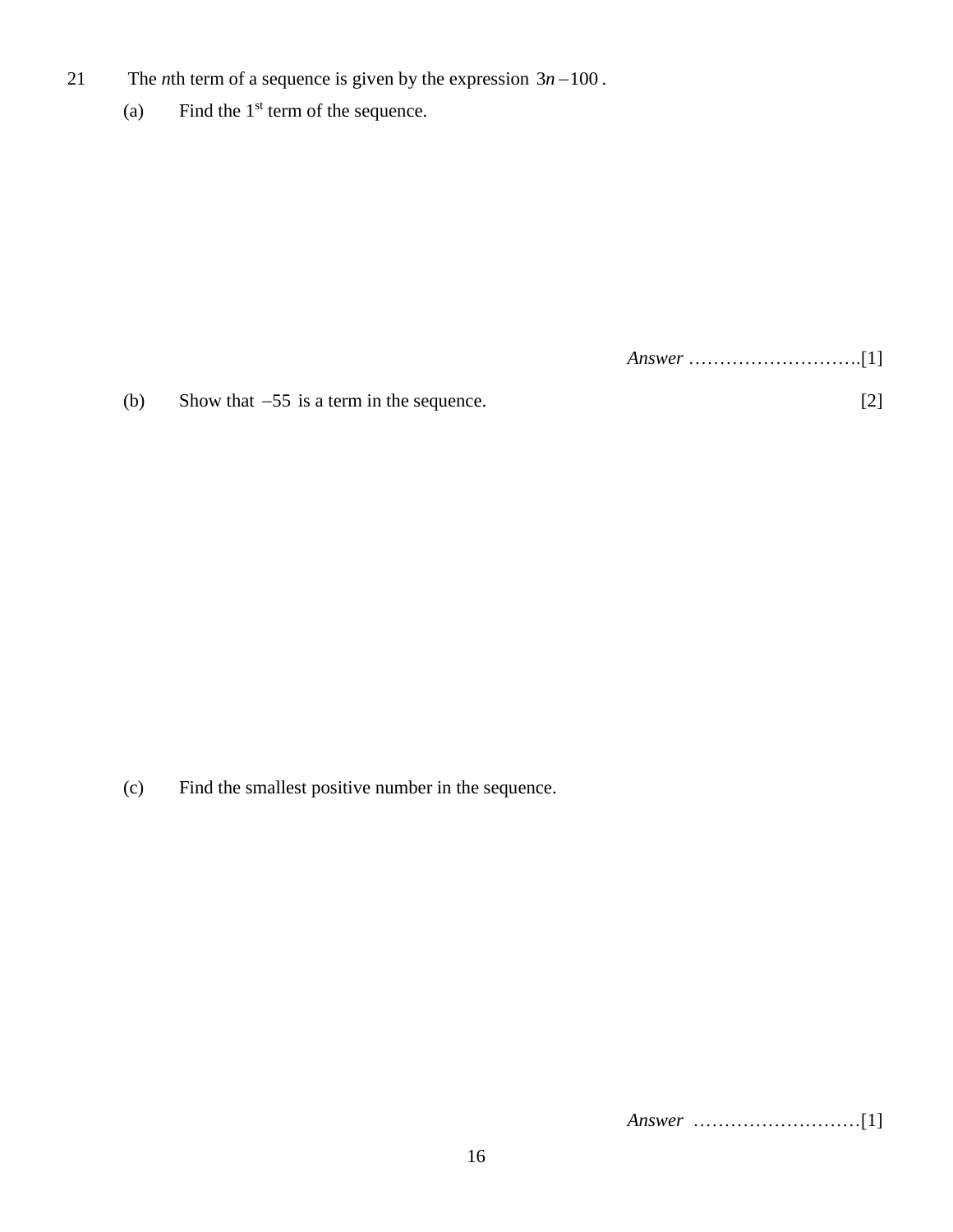22 The diagram shows a gold ornament comprising a cylinder and a cone. The height of the cylinder is 1 cm. Both the cylinder and the cone have a base radius of 0.5 cm. The vertical height of the ornament is 2 cm.



The mass of 1 cubic centimeter of gold is 19.3 grams. The price of 1 gram of the gold is \$69.65. Calculate the value of the gold in the pendant.

Give your answer to the nearest dollar.

*Answer* \$.................................[4]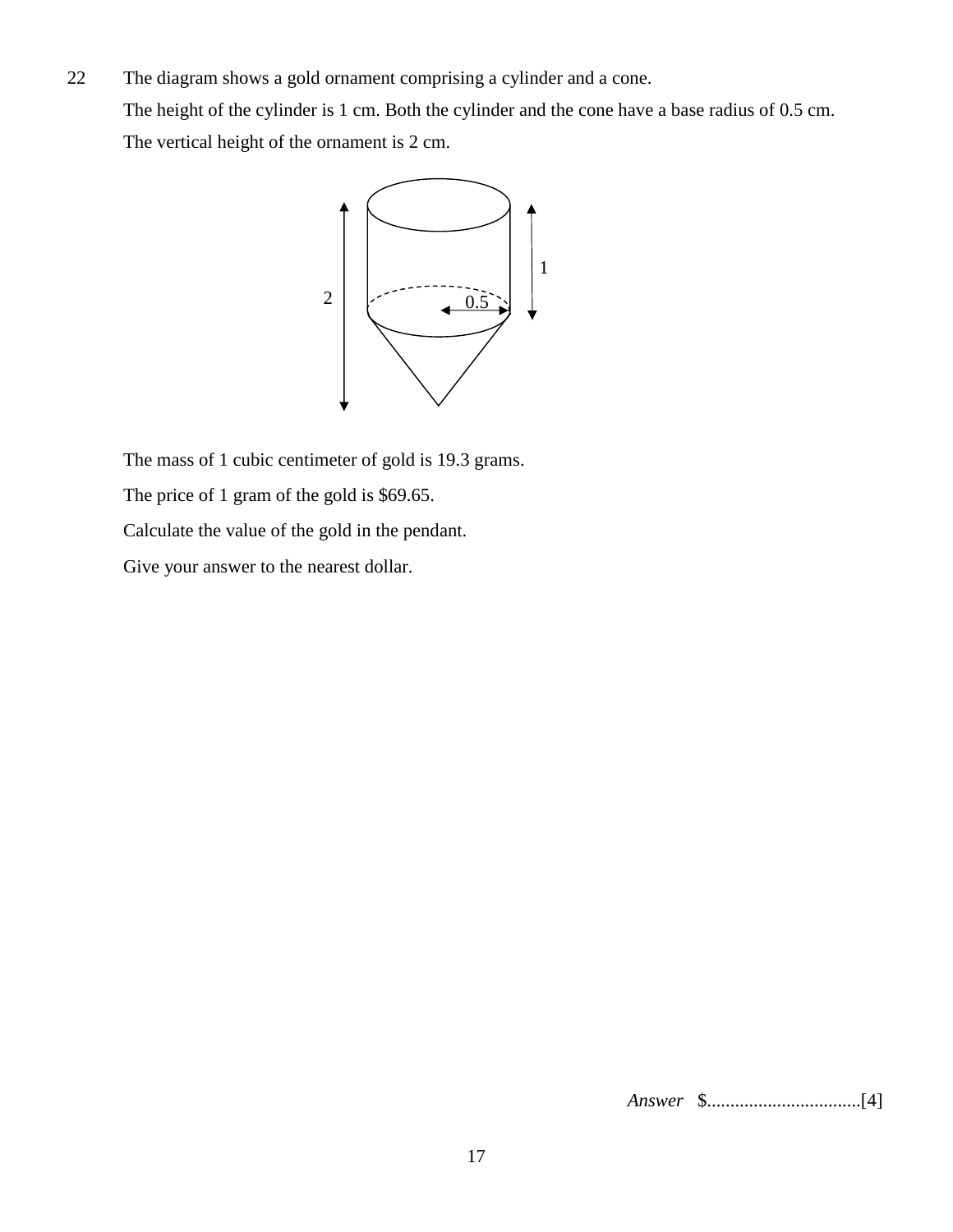23 A prism has a cross-section of trapezium *ABCD*, which has a perpendicular height of 10 cm and  $DC = 12$  cm. The prism has a length of 20 cm and the area of the cross-section *ABCD* is 135 cm<sup>2</sup>.



(a) Calculate the length of *AB*.

*Answer* …………………...cm [2]

(b) Calculate the volume of the prism.

*Answer* …………………..cm<sup>3</sup>[2]

(c) Convert 135 cm<sup>2</sup> into m<sup>2</sup>.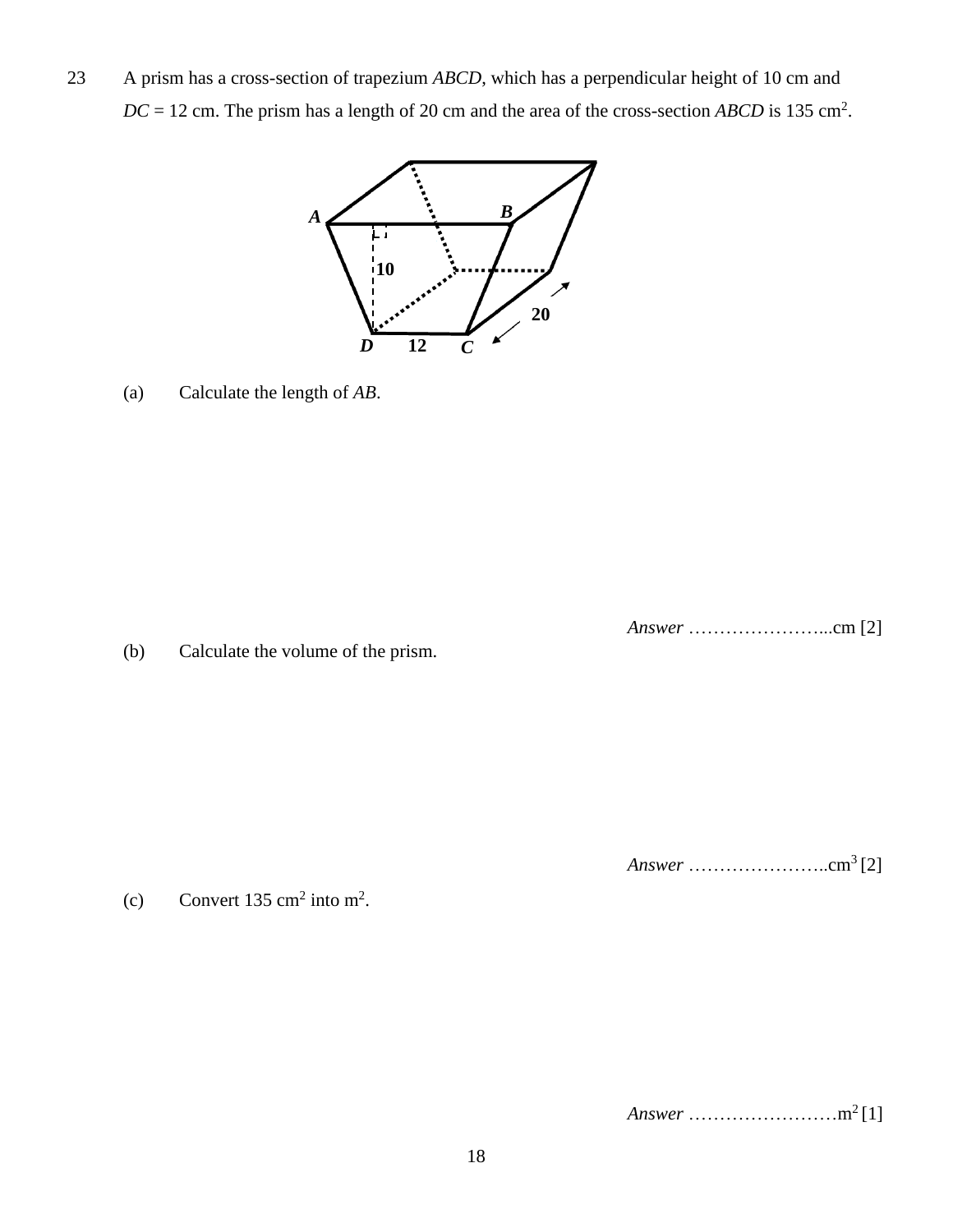- 24 Three points are *P*, *Q*, *R* are shown below.
	- (a) Construct a perpendicular bisector of *QR*. [1]
	- (b) Construct the angle bisector of *PQR*. [1]
	- (c) The two bisectors intersect one another at point *T*. Measure the length of *QT*.

*Answer* : *QT* = ……………cm [1]

(d) The point *Z* is equidistant from the points *Q* and *R* and nearer to the line *QR* than the line *PQ*. Label a possible point *Z* on the diagram. [1]

Answer *(a)*, *(b), (d)*